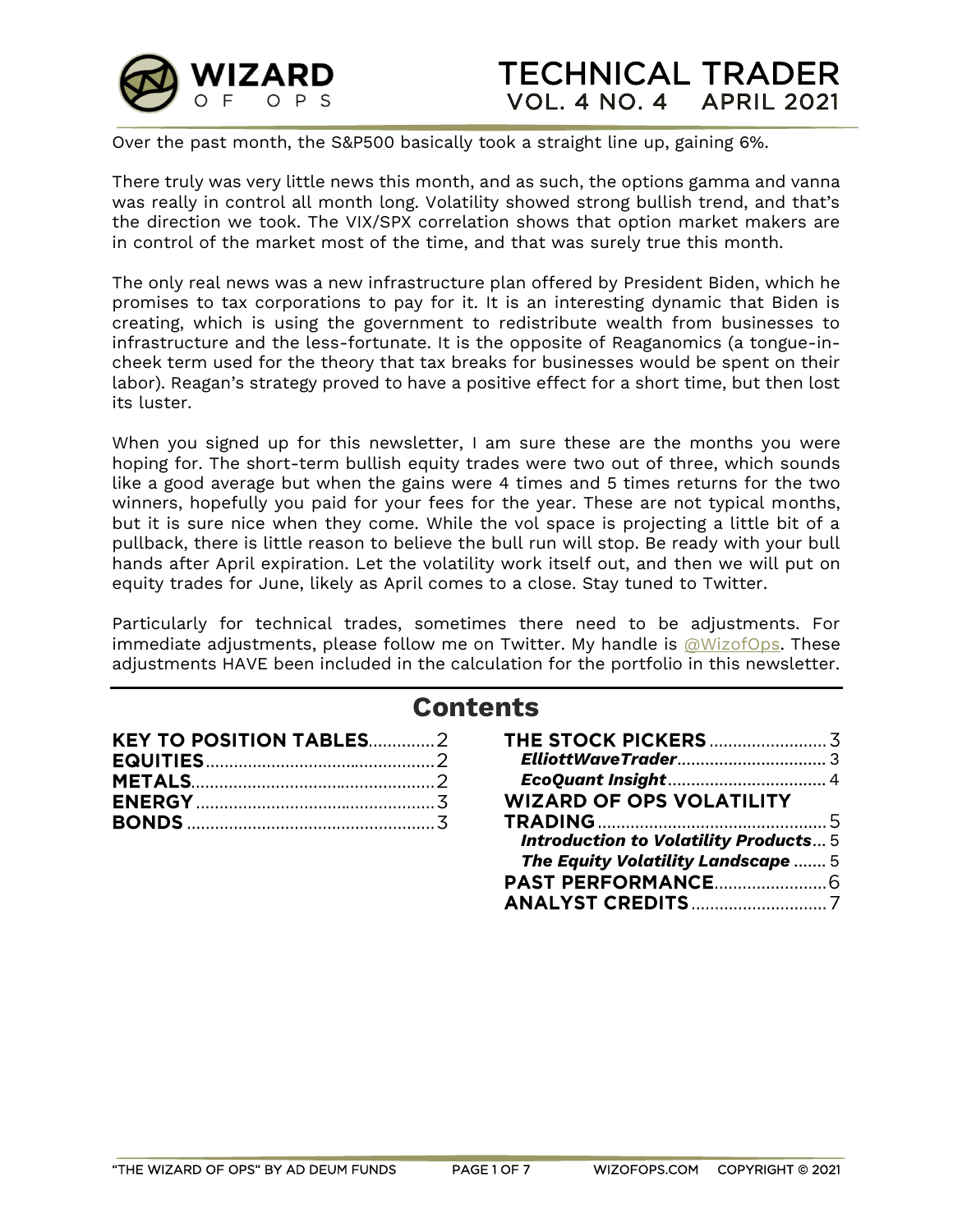

## **KEY TO POSITION TABLES**

| Stock Name                 | Primary Analyst | Other Analysts for Confirmation |  |  |
|----------------------------|-----------------|---------------------------------|--|--|
| Long Term Position         |                 |                                 |  |  |
| <b>Short Term Position</b> |                 |                                 |  |  |

#### **EQUITIES Position Table:**

| <b>SPX</b>   | Insiide<br>Hadik:                      | Avi:             | EcoQuant               |
|--------------|----------------------------------------|------------------|------------------------|
|              | Track                                  | <b>EWT</b>       | Insight                |
| Long<br>Term | <b>Bullish trend</b><br>until May/June | <b>Bullish</b>   | <b>Bullish</b>         |
| Short        | Short-term                             | Short-           | Small                  |
| Term         | pullback                               | term<br>pullback | short-term<br>pullback |

**The Long-Term Trade:** None at this time.

**Thesis:** Options telegraphed the advance last month, as did the data analysis. That turned the short-term trades into bigtime winners. While I still think there will be an advance, and the volatility space supports that, I do think this week will present some volatility. That is because during expiration, there will be a lot of options released. The key to watch if there will be a small drop versus an intermediate one is if we drop below the gamma hedging flip level, currently sitting

### **METALS Position Table:**

| GLD,<br>SLV,<br><b>GDX</b> | Hadik:<br>Insiide Track       | EcoQuant<br>Insight | Avi: EWT      |
|----------------------------|-------------------------------|---------------------|---------------|
| Long<br>Term               | Advance into<br>May 2021      | Strong<br>bull      | Hyper-bullish |
| Short<br>Term              | <b>Bullish</b><br>possibility | <b>Bullish</b>      | Consolidation |

**The Long-Term Trade:** Hold 10 GLD 155/160 21May21 put verticals @\$1.22 credit. This trade uses \$3780 in capital.

**Thesis:** As suggested last month, metals are primed for an advance. GLD especially has shown some life. Metals are the predecessor to cryptocurrency, in that these are a store of value, but that's it. I cannot take a gold bar into the grocery store and buy food with it, and I cannot do the same with crypto. Sure, there are corners of the market that accept crypto, at 4075. If we pass below that, expect a drop to 4000-4025 in short order. Once I see signs of a bottom (VIX overstating the move, high skew, flattening gamma hedging curve), then I will put on long gamma equities trades for May and June. Stay tuned to Twitter.

If you want to play that short term pullback, I suggest a cheap hedge-type spread. I have a diagonal, where I sell a 401 put for 23Mar and buy a 396 put for 30Mar. I'm not going to make it an official trade, and it will be a small debit but a larger capital outlay. This would be a hedge, so expect it to lose. The gamma hedging flip zone is roughly 407 SPY; that's where I'd consider an adjustment to the hedge to make it more profitable (perhaps rolling the 401 down to 396).

# **The Short-Term (1-Month) Trade**:

None at this time.

like Tesla, but there are also corners of the market that accept gold, like a pawn shop. Because it is a legacy store of value, gold is not as attractive as crypto to own, plus crypto is more liquid.

While I believe crypto and blockchain is the wave of the future, I think the crypto that will be used is something yet to be created by central banks, not the private crypto that is popular today. There have been many private currencies used in the past, particularly individual bank notes that represented a certain amount of gold in a vault that was cleared at the end of the day in a "clearing house". They were replaced by government notes which turned into fiat money. That's what I think will happen to crypto, except back then you could transact in those bank notes. It is still difficult to transact in crypto. **(continued on page 3)**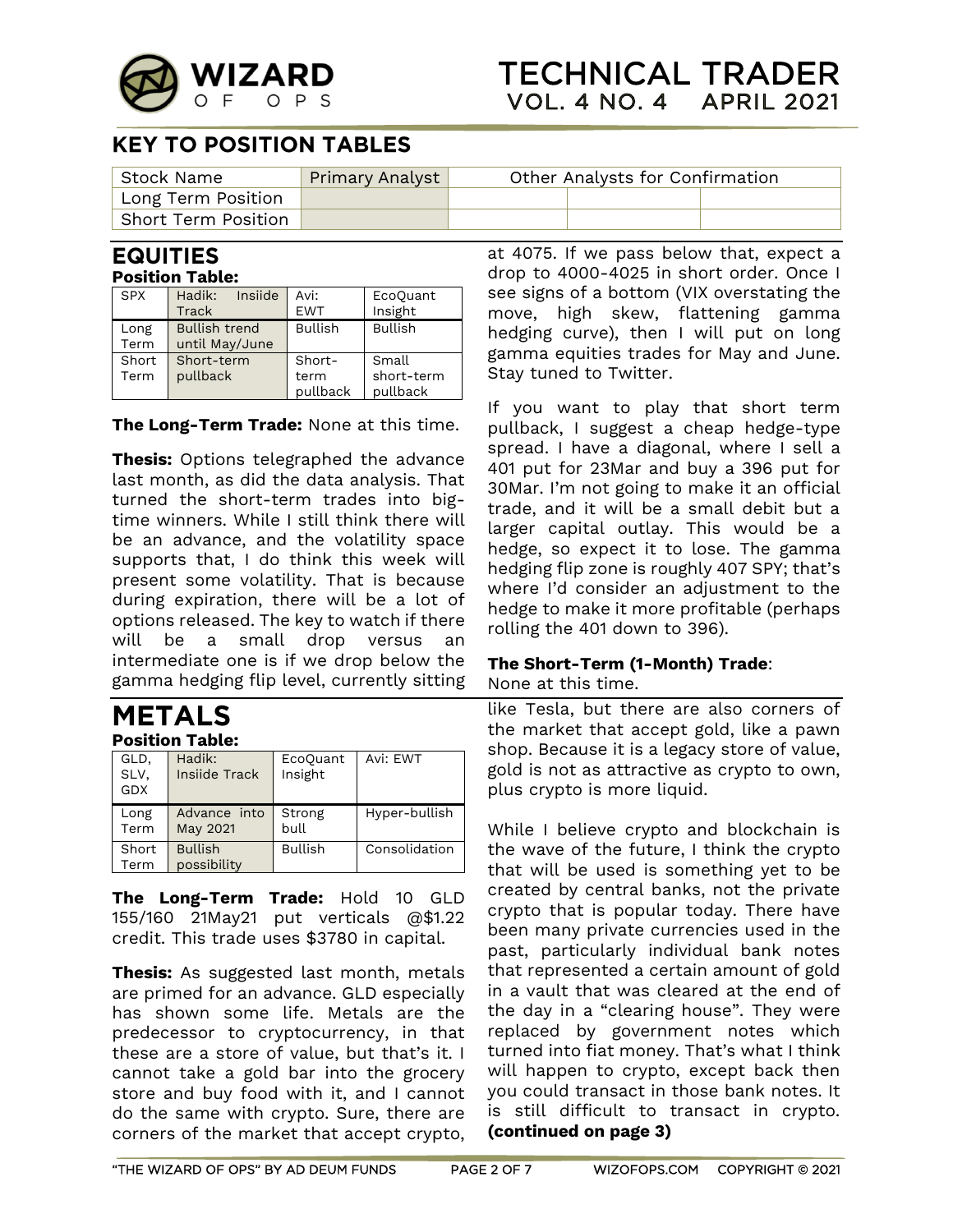

**(Metals continued)** That is the reason I do not invest in crypto. With the stroke of a pen, the government can make crypto illegal (how do you tax a foreign currency?). I think eventually they will, and replace the whole monetary system with their own crypto. That will be the

# **ENERGY**

#### **Position Table:**

| <b>UNG</b> | EcoQuant<br>Insight | Hadik: Insiide Track |
|------------|---------------------|----------------------|
| Long Term  | <b>Bullish</b>      | Bullish              |
| Short Term | Bullish             | Pullback over        |

**The Long-Term Trade:** Buy 10 UNG \$10 16Jul21 calls @\$.52 debit. This trade uses \$520 in capital.

**Thesis:** Because UNG is not the most liquid vehicle, I decided to go with the naked call. Also, I believe natural gas has a chance to take off in an accelerated fashion, and that would mean the vertical wouldn't capture a lot of that.

Nothing really changed with the thesis; however, I do think demand for oil will not recover as fast as the market seems to think it will. With the increased emphasis

#### **BONDS Position Table:**

| TLT          | Avi<br><b>EWT</b> | EcoQuant<br>Insight | Hadik: Insiide<br>Track |
|--------------|-------------------|---------------------|-------------------------|
| Long<br>Term | Rangebound        | Bearish             | Bearish                 |
| Short        | Unsure            | Slightly            | Bullish climb           |
| Term         |                   | bullish             |                         |

**The Long-Term Trade**: None at this time.

**The Short-Term Trade:** None at this time.

## THE STOCK PICKERS

#### <span id="page-2-0"></span>*ElliottWaveTrader*

**New Trade Idea:**

#### **Analog Devices Inc. (ADI)**

**Zac's Thesis:** Zac thinks ADI can advance to \$213 by September.

crypto I will buy. Besides that point, my niche is options, and crypto does not have any direct options associated with it yet (just futures).

#### **The Short-Term (1-Month) Trade:** None at this time.

on gas-free vehicles, I think the same will begin to happen for ships and planes. Both of those I believe will eventually be powered by natural gas, then renewable energy. They are both much different than a car, but my point is that I believe oil will have declining demand for the foreseeable future while natural gas will have increasing demand, or at least neutral demand. As a result, the natural gas supply issues will be mitigated. As a reminder, natural gas has supply issues because it is a harvestable byproduct of some oil drilling, and therefore supply of it is much greater than demand, causing pressure on natural gas prices. If oil demand declines, and oil supply is under government pressure, that helps natural gas prices.

#### **The Short-Term Trade:** None at this time.

**Thesis**: With a regime change in bonds over the past couple of months due to the SLR exemption expiring, I am back to expecting bonds to only show downside, and yields to show upside. Because of that, I will only either have bearish or neutral bond positions. The technical guys all see a short-term advance, so I'm going to wait for them to change their tune and see where to go from there.

**Wizard of Ops Commentary:** From a liquidity standpoint, ADI is not the greatest underlying to make trades for. That being said, the projected strength of this stock makes this a very attractive move. It is also longer term, so hopefully by September we would realize some real gains.

#### **(continued on page 4)**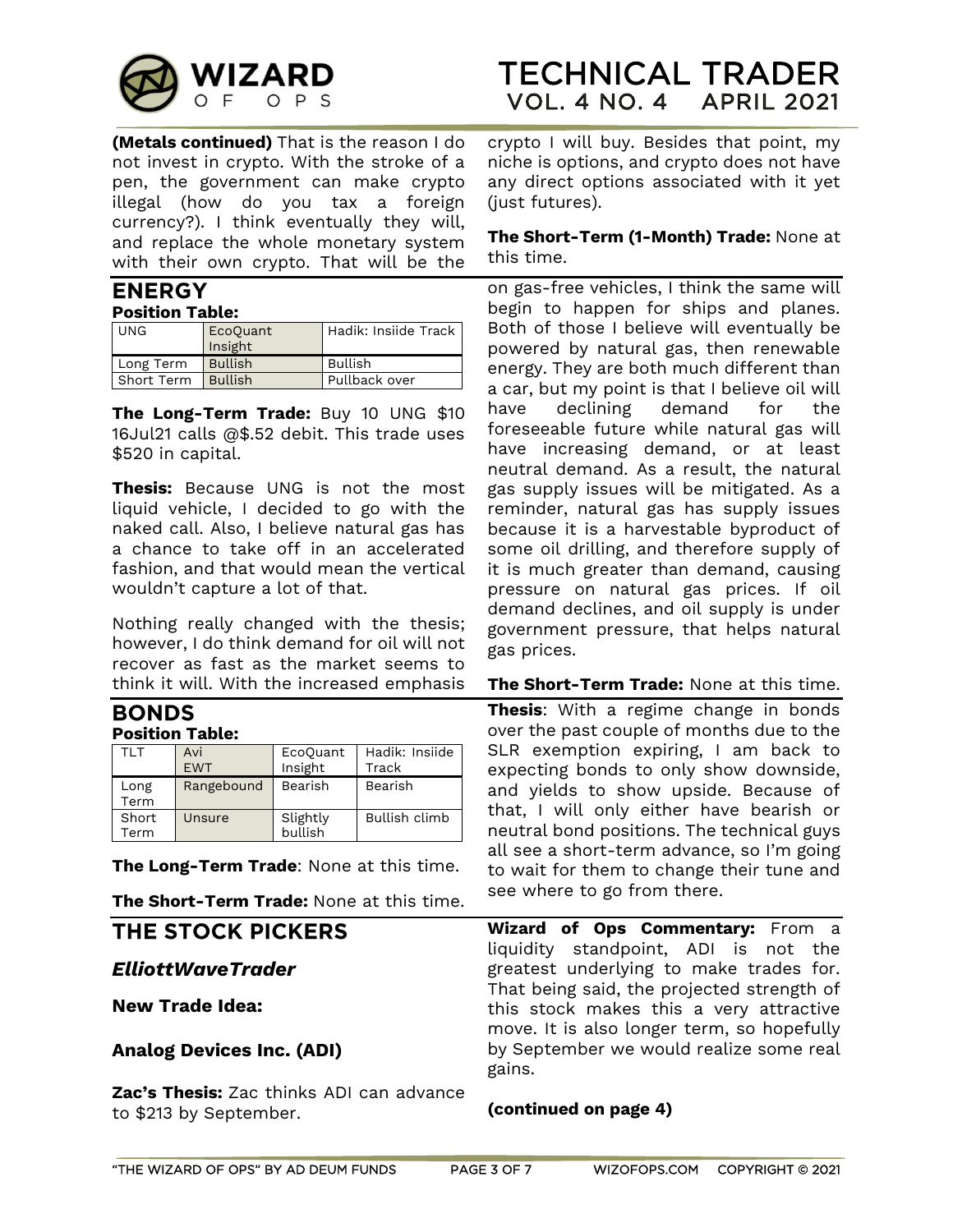

#### **(The Stock Pickers continued)**

**The Trade:** Buy 2 ADI 17Sep21 180/200 call verticals @ \$2.58 debit. This uses \$516 in capital.

**The Plan:** Risk full capital. Sell half when the vertical is up 200%.

#### **Old News:**

#### **Nike (NKE)**

**Zac's Thesis:** Over the course of a few months, Zac and Garrett expect NKE to hit \$167.50

**Wizard of Ops Commentary:** Despite the drop at the end of March, Zac and Garrett are resolute in their conviction that this will rally hard through September up to 190. If that happens, this trade would be exceptional.

**The Trade:** Hold 10 NKE 16Jul21 160/165 call verticals @ \$.73 debit. This uses \$730 in capital.

**The Plan:** Risk full capital. Sell half when the vertical is up 200%.

#### **Ligand Pharmaceuticals (LGND)**

**Wizard of Ops Commentary:** Over the past month this did not move at all. Time is not on the side of this move, so it really needs to start making its move now.

**The Trade:** Hold 5 LGND 21May21 200/210 call verticals @ \$1 debit. This uses \$500 in capital.

**The Plan:** Risk full capital. Sell half when the vertical is up 200%.

### <span id="page-3-0"></span>*EcoQuant Insight*



Image source: EcoQuant Insight.

#### **New Trade Idea:**

#### **iShares Silver Trust (SLV)**

#### **EcoQuant Thesis:**



**Wizard of Ops Commentary:** I would have put a silver move in my commentary above as a strong metals bull move, but I left it here for Eco.

In addition to a store of value, silver is also used in electronics, so there is a reflection of both inflation and demand in silver prices. As a side note, silver was also used as a store of value next to gold, which makes a good argument for alternative coins to bitcoin.

**The Trade:** Buy 25 SLV 16Jul21 27.5/29.5 call verticals @ \$.20 debit. This uses \$500 in capital.

**The Plan:** Risk full capital. Sell half when the vertical is up 200%.

#### **Old News:**

No old news. Watch on Twitter for any updates on the stocks mentioned in the Equities section.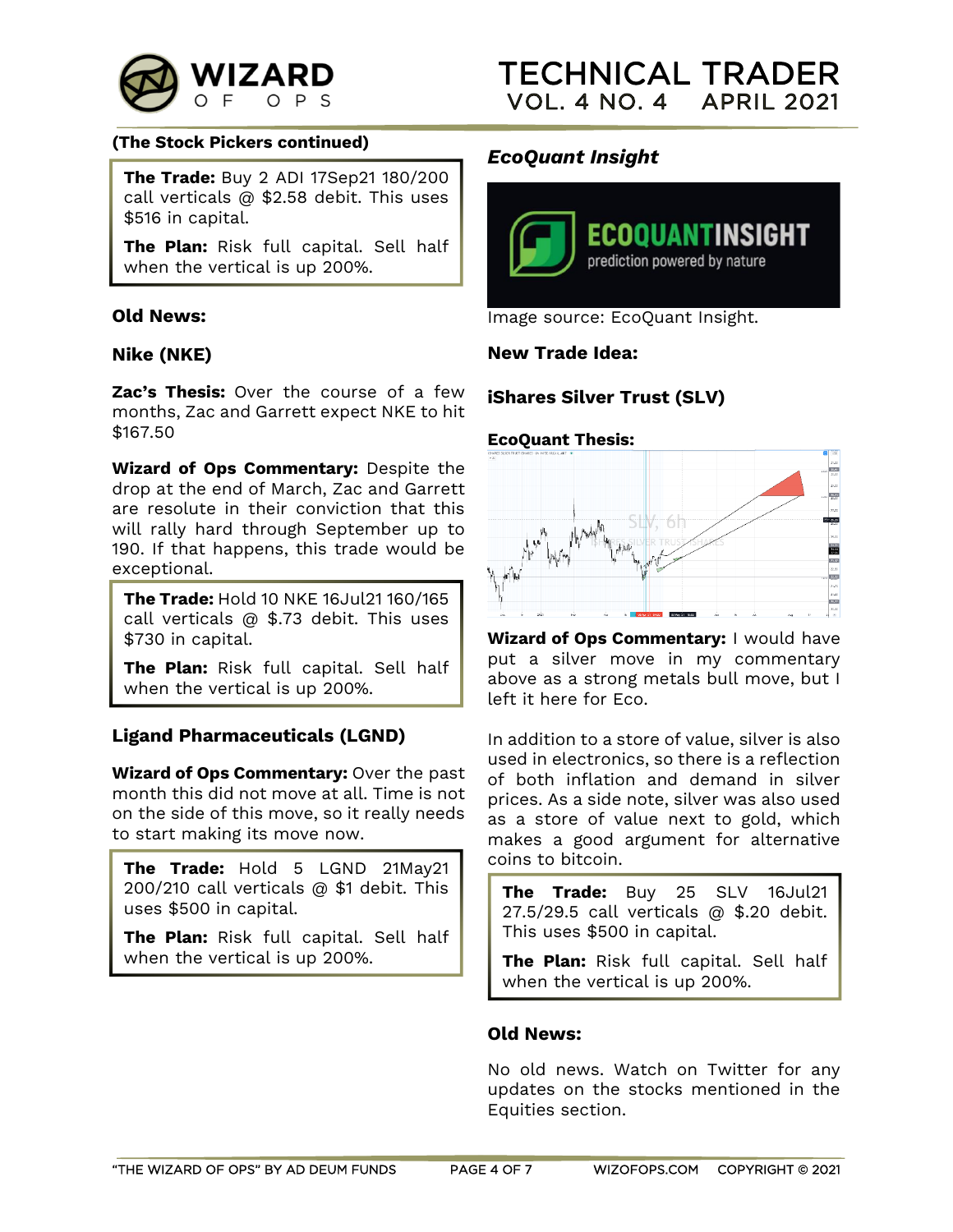

#### <span id="page-4-0"></span>**WIZARD OF OPS VOLATILITY TRADING** *Introduction to Volatility Products*

<span id="page-4-1"></span>**VIX** – a 30-day measure of implied volatility based on SPX options. While you cannot trade this as a stock, it represents the fair price of a product only institutional investors can trade called variance swaps. When you have a VIX of 30, and you buy/sell a variance swap, you are betting that the realized volatility will be over/under 30% annualized in 30 days. 2 out of 3 months, you win by selling that var swap, so typically pension funds and insurance companies will execute this strategy. Funds sell var swaps like crazy… but the payment on the swap is the difference between the realized volatility and the purchase price, so those months when realized var is 80 are bad months for pension funds, particularly Canadian ones.

**VXX** – This is a ratio of monthly VX Futures between 23 and 37 days away to try to reflect the VIX index. This is an Exchange Traded Note, so you can buy this like you would a stock. When VX futures are in contango (near term VIX is lower than long term VIX) this product degrades. In backwardation, it accumulates. As institutions buy VXX, it can accelerate the degradation or accumulation as well. Unfortunately, institutions know how this is managed and front-run its buying and selling. So, unless the market is extremely volatile, even with event risk, there is pretty much always term risk premium in the rollover.

**VX Futures** – These are bets on what volatility will be on the expiration date. This is different than a var swap, as this predicts what the implied volatility will be, not the realized volatility. Without a futures license, the way to play this is through VIX options, which are based in VX futures (with changing expirations, so please be careful when considering this).

**SPX Options** – The driving force between all of these volatility products is the implied volatility on SPX options. The VIX is derived from it, which is the basis for var swaps and VX futures, and VX Futures are what derives VXX. But all of these products can get bought and sold, so it creates situations where the tail can truly wag the dog. And last but not least…

**/ES Futures** – These are futures on the dividend adjusted value of SPX. The term structure on these cannot be read into very much, but the near term /ES futures are used to hedge the institutional positions of SPX options traders, and the no arbitrage rule states that SPX must move in concert with /ES futures. So, this product does have implications on volatility and the equity market. Not to mention /ES also has options associated with them, further complicating the landscape.

There are also a bunch of other products out there that shows the tail wagging the dog. UVXY, SVXY are examples of other ETNs that are based on VX Futures. There is VVIX, which is just an index (which cannot be traded) showing the volatility of volatility (whoa). There are many other indicators showing the volatility of other markets, like OVX monitoring the volatility of oil markets, but this section will focus on the equity volatility landscape.

### <span id="page-4-2"></span>*The Equity Volatility Landscape*

Right now, a lot of the vol space is lined up bullish. The term structure is strongly in contango, dealer gamma is strongly positive, and vanna is strong as well. However, the VIX is showing that there is some uncertainty coming for expiration week. Over the past two weeks, the VIX has been higher than it should be compared to the SPX daily moves. And this has been happening day after day, which is beginning to leave the door open for short term downside. I don't think it will retrace all the gains made over the past month, if the **(continued on page 6)**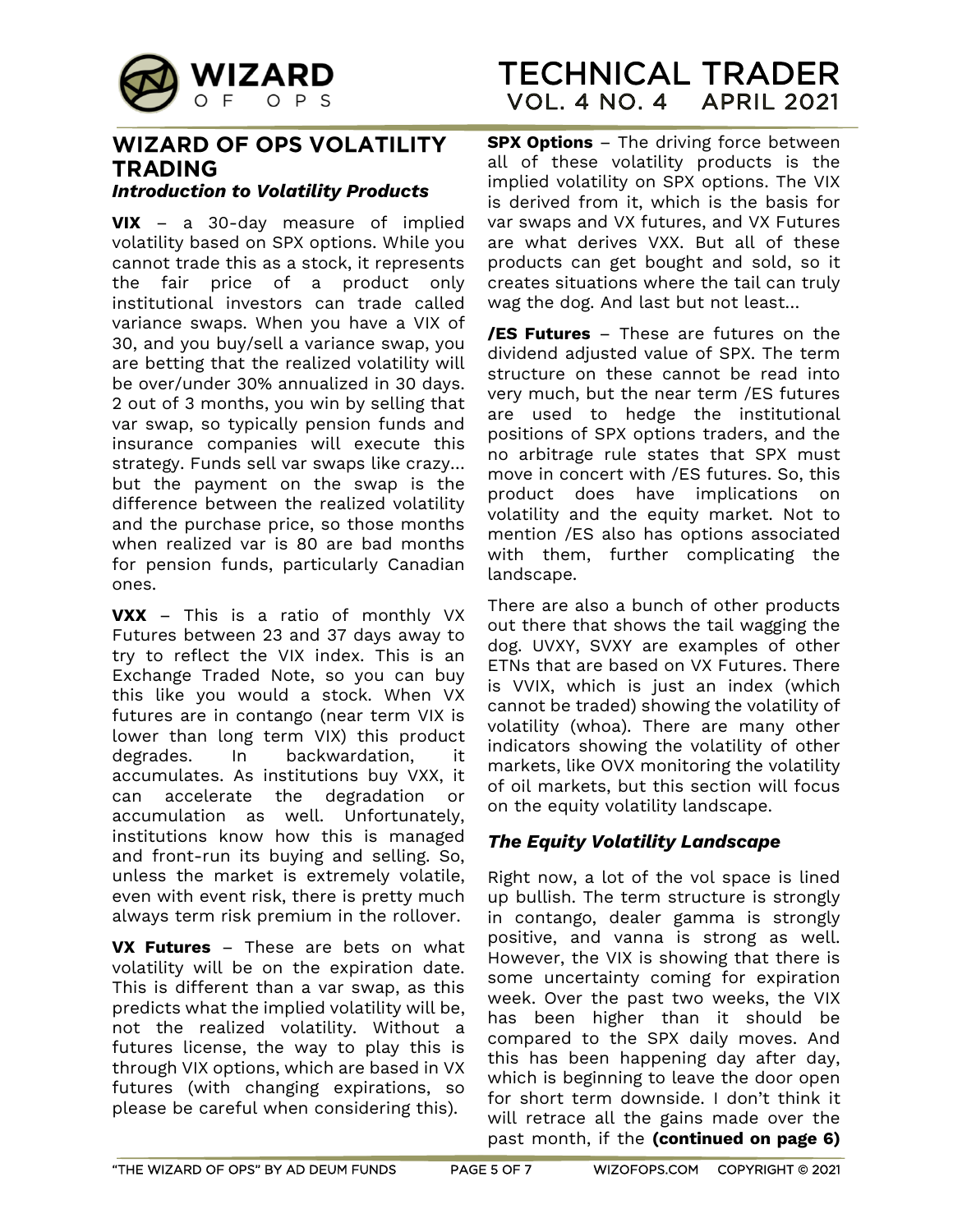

# **TECHNICAL TRADER VOL. 4 NO. 4 APRIL 2021**

**(Wizard of Ops Volatility Trading continued)** downside begins, watch the 4075 SPX area, as that is currently the gamma hedging flip zone. If the drop passes there is will accelerate downward

to 4000. I recommend you hedge your long positions (because this is just a possibility). For the recommended hedge, see the equities section.

### **PAST PERFORMANCE**

This chart details past performance from January 2018 to present. For a comprehensive trade list, please send us an email at [info@addeumfunds.com.](mailto:info@addeumfunds.com) Open trades are not included in this chart.

| <b>Technical History</b> |                          |                           |                                     |                                   |
|--------------------------|--------------------------|---------------------------|-------------------------------------|-----------------------------------|
| <b>Trade Type</b>        | Open Capital (\$)        | <b>Realized Risk (\$)</b> | <b>Realized Profit/Loss</b><br>(\$) | <b>Realized</b><br>Percentage (%) |
| <b>Equity Trades</b>     | $\qquad \qquad$          | 70,240                    | 13,198                              | 19                                |
| <b>Bond Trades</b>       | $\overline{\phantom{0}}$ | 24,644                    | 4,200                               | 17                                |
| <b>Energy Trades</b>     | 520                      | 33,420                    | (2,969)                             | $-9$                              |
| <b>Metals Trades</b>     | 3,780                    | 27,822                    | 12.274                              | 44                                |
| <b>EcoQuant Insight</b>  | 500                      | 21,536                    | 5,879                               | 27                                |
| <b>Stock Waves - EWT</b> | 1,796                    | 21,298                    | 12,465                              | 59                                |
| <b>Total</b>             | 6,596                    | 198,960                   | 45,047                              | 23                                |